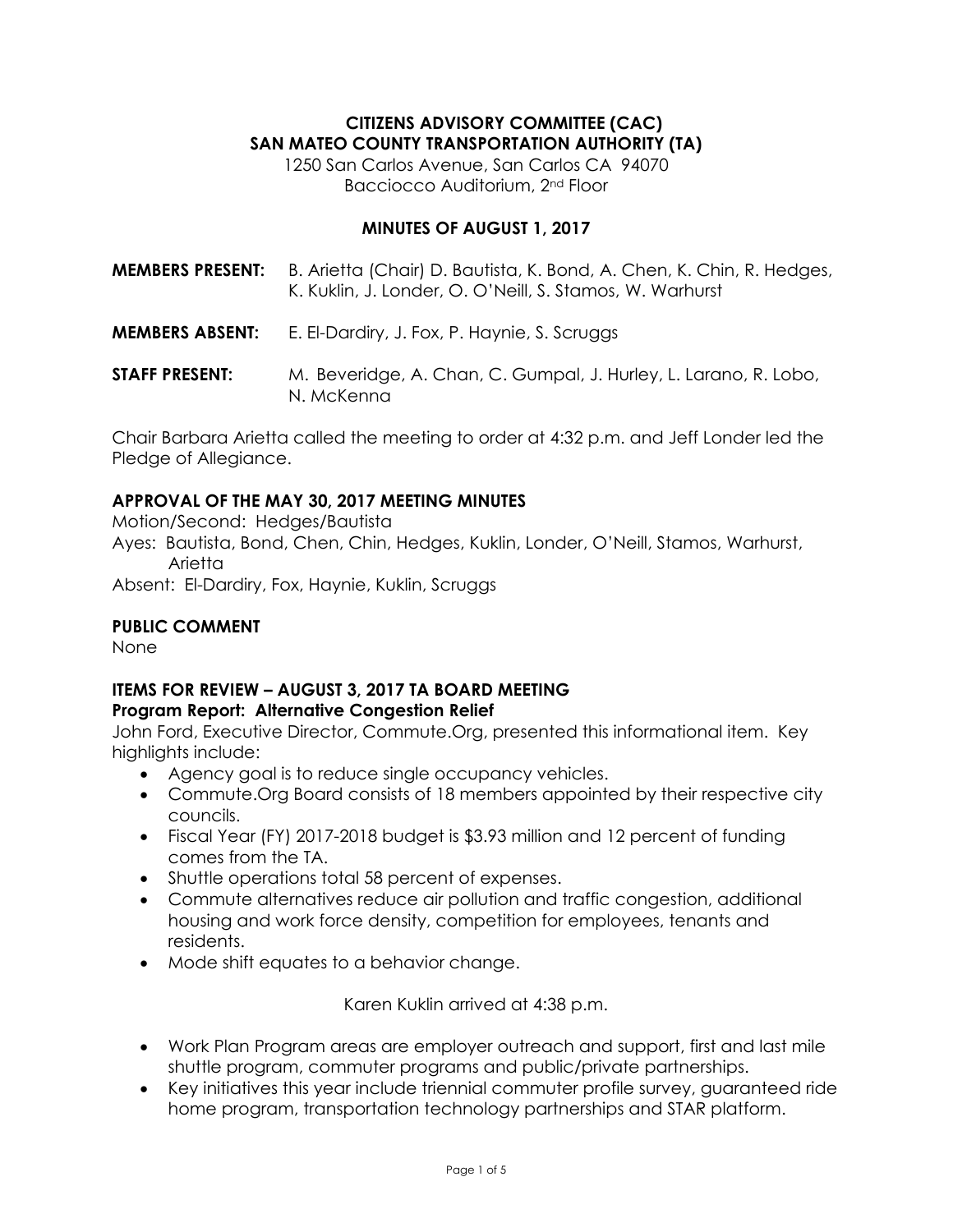- Commute.org shuttles have 20 routes with 64 private partners. TA funds 50 to 75 percent and the consortium funds balance.
- Shuttle ridership in FY2016/2017 declined 2 percent.
- STAR platform was launched in September 2016 where people can record their trips.
- Upcoming infrastructure projects will have an impact as the private coach industry continues to evolve, app-based carpooling, ride hailing apps such as Lyft and Uber, shared-use mobility and autonomous vehicles.

Rich Hedges said autonomous vehicles are coming quick. Scoop is hard to use when using transit. He asked which cities don't participate in Commute.org. Mr. Ford said Menlo Park and Portola Valley.

Diana Bautista asked why Daly City isn't very active when there is Bay Area Rapid Transit (BART). Mr. Ford said there are shuttles that serve the community, but are not sponsored by Commute.org and shuttles are not allowed duplicate SamTrans service.

Chair Arietta asked if Pacifica has any shuttles. Mr. Ford said there are none. He said a shuttle has to touch ferry, BART or Caltrain service.

William Warhurst asked what shuttles travel along Alameda de las Pulgas on Saturday. Mr. Ford said it is the County Park Explorer Shuttle operated by MV Transportation.

# **Allocation of \$458,500 in New Measure A Alternative Congestion Relief Funds to the Peninsula Traffic Congestion Alliance to Support the Countywide Congestion Relief Program for Fiscal Year 2018**

Motion/Second: Hedges/Londer Ayes: Bautista, Bond, Chen, Chin, Hedges, Kuklin, Londer, O'Neill, Stamos, Warhurst, Arietta

Absent: El-Dardiry, Fox, Haynie, Scruggs

# **Authorize Acceptance of the Quarterly Investment Report and Fixed Income Market Review and Outlook for the Quarter Ended June 30, 2017**

Isaac Chyou, PFM Asset Management, said the portfolio outperformed the benchmark by 15 basis points for total realized earnings of \$502,978. He said PFM continues to diversify the portfolio. Mr. Chyou said PFM will manage the portfolio duration to closely match the benchmark duration and continue to diversify the portfolio taking advantage of the other sectors allowed by the Investment Policy.

Motion/Second: Hedges/Bautista

Ayes: Bautista, Bond, Chen, Chin, Hedges, Kuklin, Londer, O'Neill, Stamos, Warhurst, Arietta

Absent: El-Dardiry, Fox, Haynie, Scruggs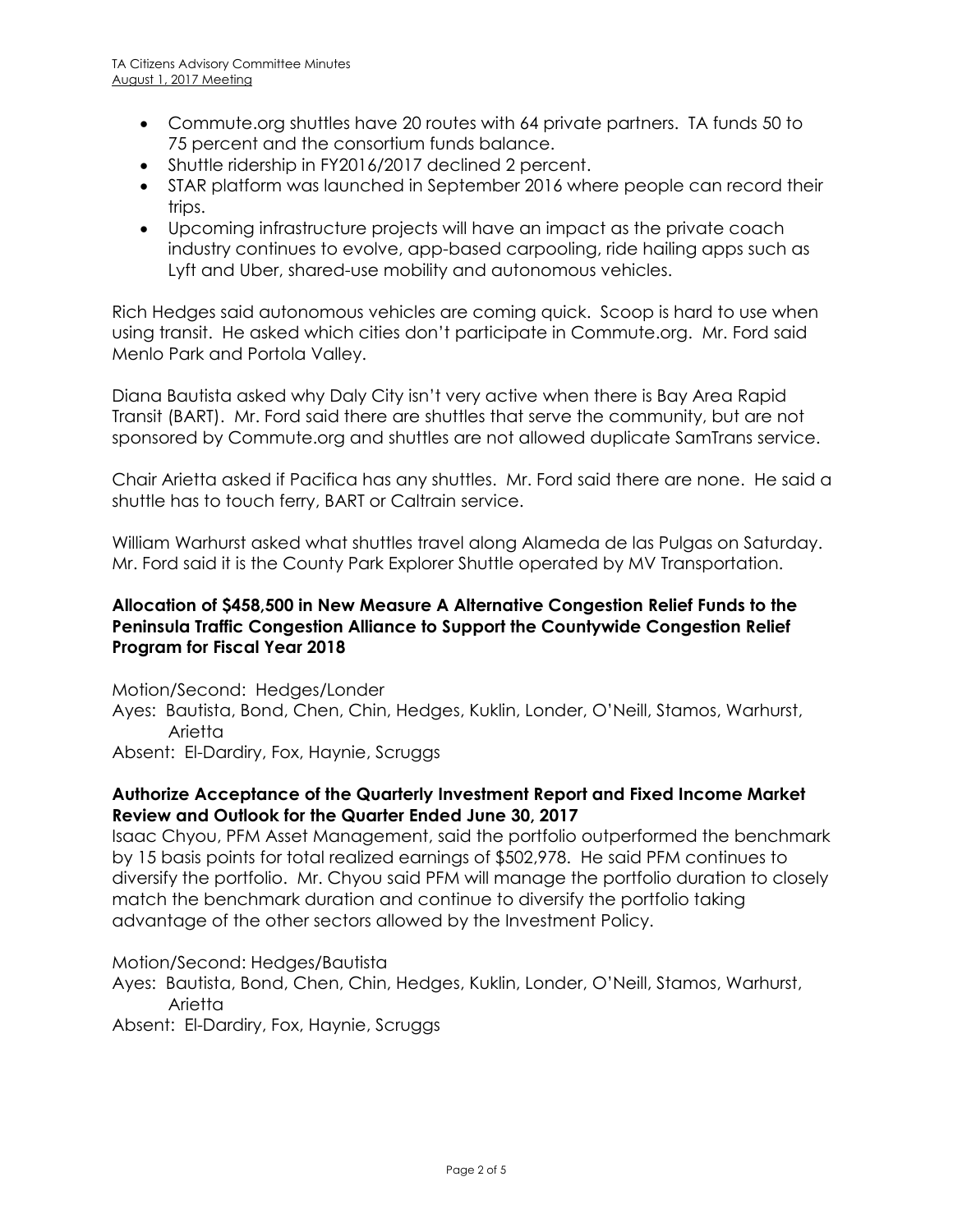# **Program Report: Peninsula Corridor Electrification Project**

Liria Larano, Deputy Chief, Caltrain Modernization, presented:

- Work will be broken down in four segments to minimize the impact to Caltrain service.
- The electrification infrastructure work being done by Balfour Beatty is a \$670 million contract.
- Build out concepts are being evaluated for the Centralized Equipment Maintenance and Operations Facility.
- Pacific Gas and Electric will have to improve substations in South San Francisco and San Jose.
- Notice to Proceed was issued on June 1 to Stadler to start manufacturing the vehicles.
- First train set estimated to be delivered in September 2019.
- The total electrification budget total is \$1.980 billion.
- There is funding partner participation in the design-build contractor selection, vehicle contractor selection, risk refresh sessions and various project meetings.
- Extensive outreach has been done on the project. A full-time project outreach office has been opened in San Mateo.
- A dedicated website for the electric multiple units was launched on July 5.

Olma O'Neill left at 5:30 p.m.

Diana Bautista said she hears a lot of people asking about trees in Segment 2 and asked what the process is for tree removal. Ms. Larano said staff meets with the cities and discusses tree removal. She said a lot of the trees are on the Caltrain right of way.

Mr. Hedges asked if the platforms will be level. Ms. Larano said not at the beginning.

John Stamos asked if the weekday schedule will be affected. Ms. Larano said no.

Mr. Stamos asked if the project ends at the 4<sup>th</sup> and King Caltrain Station. Ms. Larano said yes.

Joe Hurley, Director, Transportation Authority, said he is a participant on the change management committee. He urged the CAC to contact the San Mateo Outreach Office and see how responsive the answers are and come back and provide feedback to the CAC.

Mr. Hedges left at 5:50 pm.

# **Allocation of \$9,577,753 in New Measure A Funds to the San Mateo County Transit District for the Application Towards the Caltrain Program Category and the Paratransit Program Category**

Mr. Hurley said up to 8 percent of Measure A can be allocated for Caltrain operations and 4 percent for the Paratransit program.

Mr. Londer asked if there are any efforts to consolidate Paratransit trips. Mr. Hurley said staff does try to consolidate rides to drive costs down.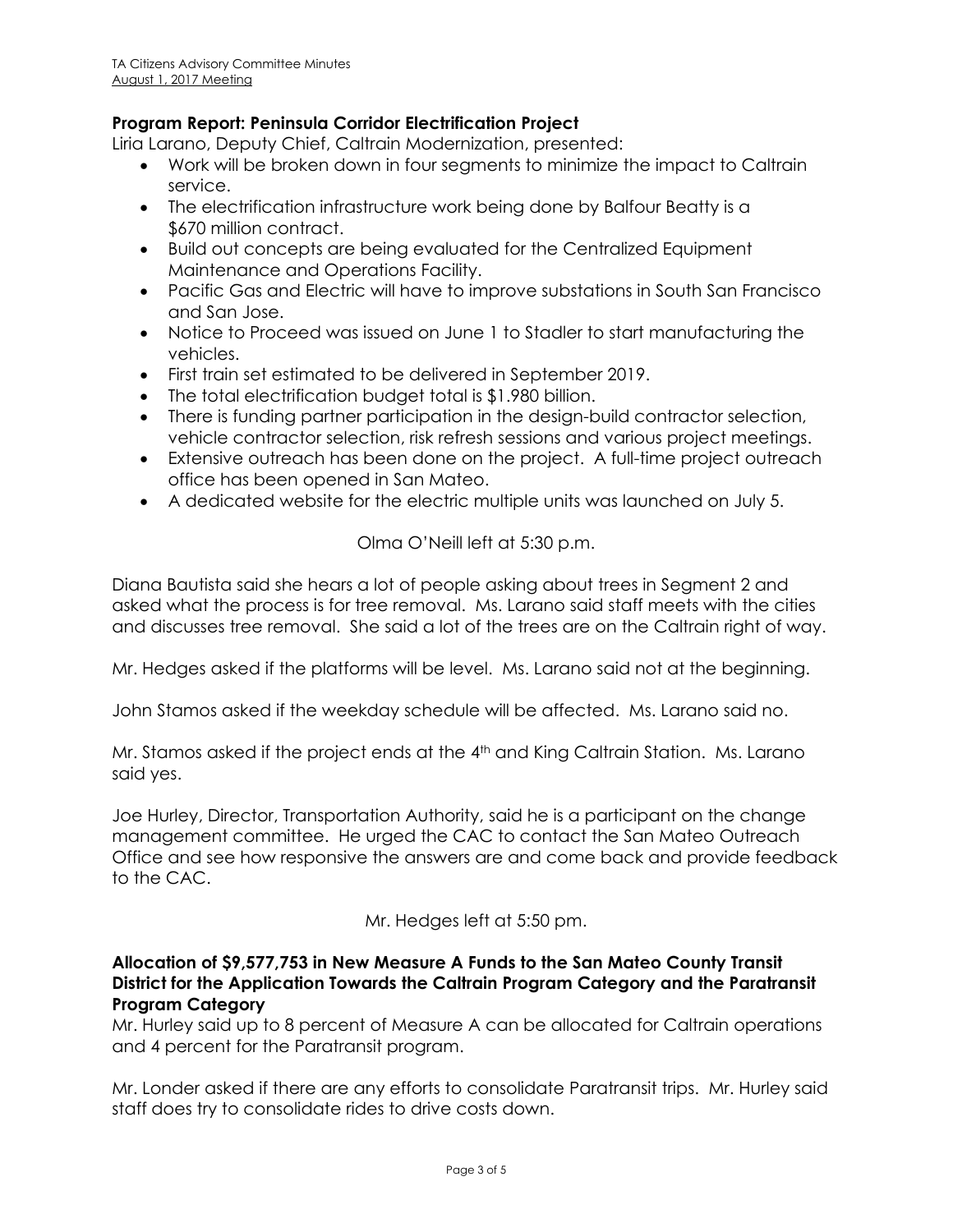#### Motion/Second: Londer/Kuklin

Ayes: Bautista, Bond, Chen, Chin, Kuklin, Londer, Stamos, Warhurst, Arietta Absent: El-Dardiry, Fox, Haynie, Hedges, O'Neill, Scruggs

Mr. Hedges returned at 5:53 p.m.

#### **Establish the Appropriations Limit for Fiscal Year 2018 in the Amount of \$684,431,558**

Motion/Second: Kuklin/Chen Ayes: Bautista, Bond, Chen, Chin, Kuklin, Londer, Stamos, Warhurst, Arietta Absent: El-Dardiry, Fox, Haynie, O'Neill, Scruggs

## **Acceptance of Statement of Revenues and Expenditures for May 2017**

Mr. Londer asked what the consultant costs were for. Mr. Hurley said they were for a number of capital projects and in future staff can add the projects associated with the costs.

Mr. Warhurst asked how it is decided what is listed on the checks written list and when are electronic funds wire transferred. Rima Lobo, Director, Finance, said there were no wire transfers this month and any expenses such as electricity is paid by the San Mateo County Transit District.

Motion/Second: Londer/Bond Ayes: Bautista, Bond, Chen, Chin, Kuklin, Londer, Stamos, Warhurst, Arietta Absent: El-Dardiry, Fox, Haynie, O'Neill, Scruggs

## **Information on Statement of Revenues and Expenditures for June 2017**

No discussion.

## **Update on State and Federal Legislative Program**

Mr. Hurley said Cap and Trade has been extended to 2030. Potential projects listed in Regional Measure 3 include Dumbarton Corridor, Highway 101/92 Interchange, Caltrain Downtown Extension and Highway 101 Managed Lanes.

#### **Approval of Minutes of June 1, 2017**

No discussion.

#### **REPORT OF THE CHAIR – BARBARA ARIETTA**

See attachment for Chair Arietta's complete report.

## **REPORT FROM STAFF – JOE HURLEY**

Mr. Hurley said

- Caltrain awarded a contract to Shimmick/Disney Joint Venture for the 25<sup>th</sup> Avenue Grade Separation Project. This project will last two years.
- The Redwood City City Council awarded a design contract for the Highway 101/Woodside Road Interchange Project.
- The TA is going to have a shuttle Call for Projects and there will be a Shuttle Technical Assistance Workshop.